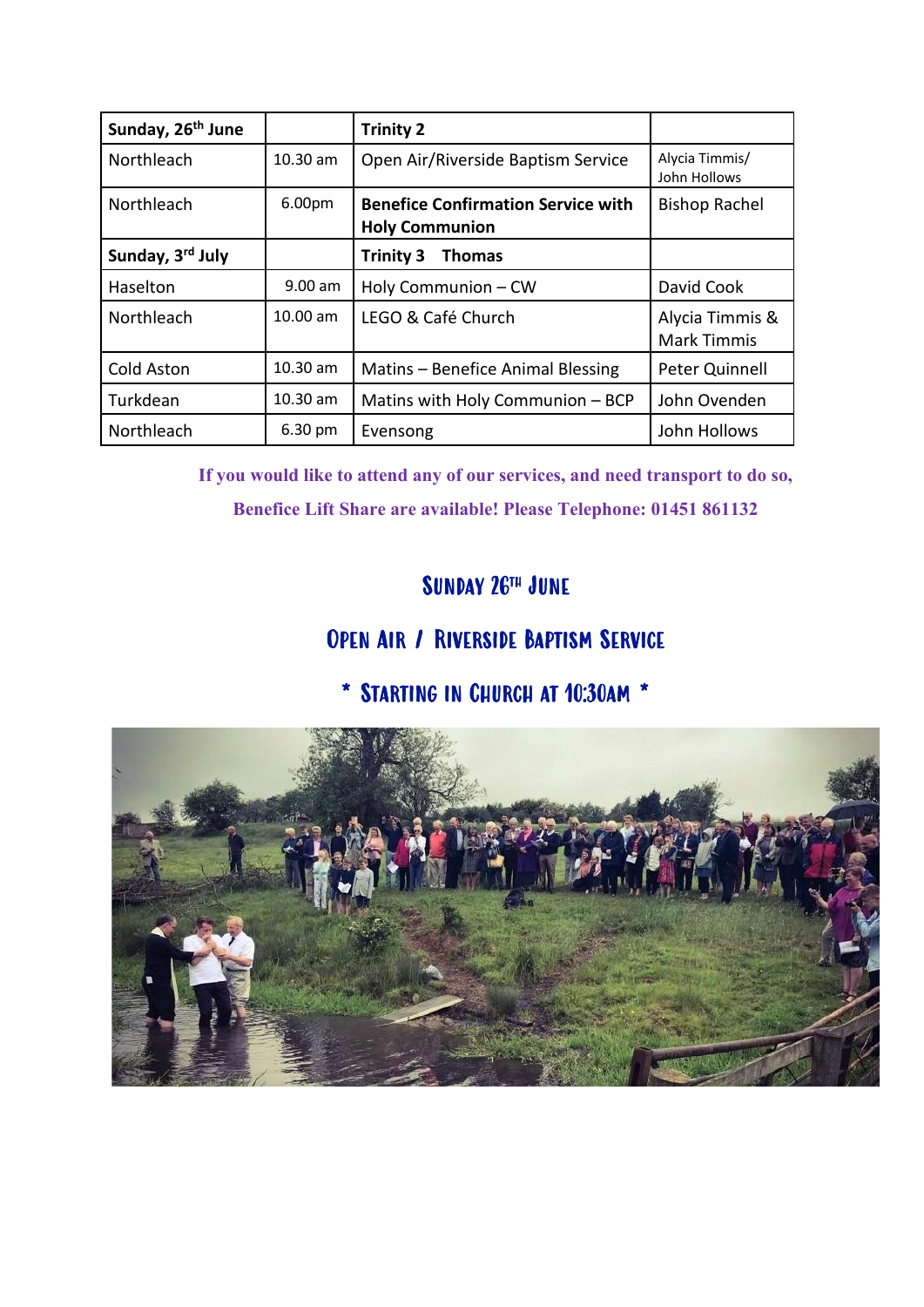

#### SUNDAY 26<sup>th</sup> JUNE

## BENEFICE CONFIRMATION SERVICE WITH HOLY COMMUNION \*NORTHLEACH CHURCH, 4PM \* BISHOP RACHEL, THE BISHOP OF GLOUCESTER



#### **FOR YOUR PRAYERS**

**In Thanksgiving:** Sam & Tori Thomas; James & Harriet Sykes, Diana Ray & Gordon Jackson (Wedding Anniversary)

**Those Preparing for Marriage:** Thomas McCahill & Abigail Farnsworth; Charles Paterson & Victoria Lawrence; Georgina Ballard & Joshua Shevas

**Those expecting the Birth of a Child:** Becky & Ben Sweet, Jasper & Attie Chamberlain

**Those Preparing for Baptism or Confirmation:** George Disbrey, Finlay Hilder, Kathryn Kent, Bronté Morley-Blackwell, Jim Mulholland, Miles Timmis

**For those preparing for Exams:** Megan Holliday, Gracie Pilling, Jonty Tennant, Dulcie Donaldson

**Those Who Are Unwell and/or Experiencing A Challenging Time:** Lorraine Barlow; Bill Bond; Teresa Didcote; Joyce Denham; Carole Disbrey; Geraldine Green; Ron Haines; Ann Harrington; Veter Howard; Roy & Joan Hudson; Douglas Illingworth; Jenny Illingworth; Sam Kent; Patrick Lowe; Heidi Mills; Kate Seath; Sheila McHale, Leslie Miller, Mike Pezet. : Lyndsey Stone, David Nicholson, David Jennings, Sally Jennings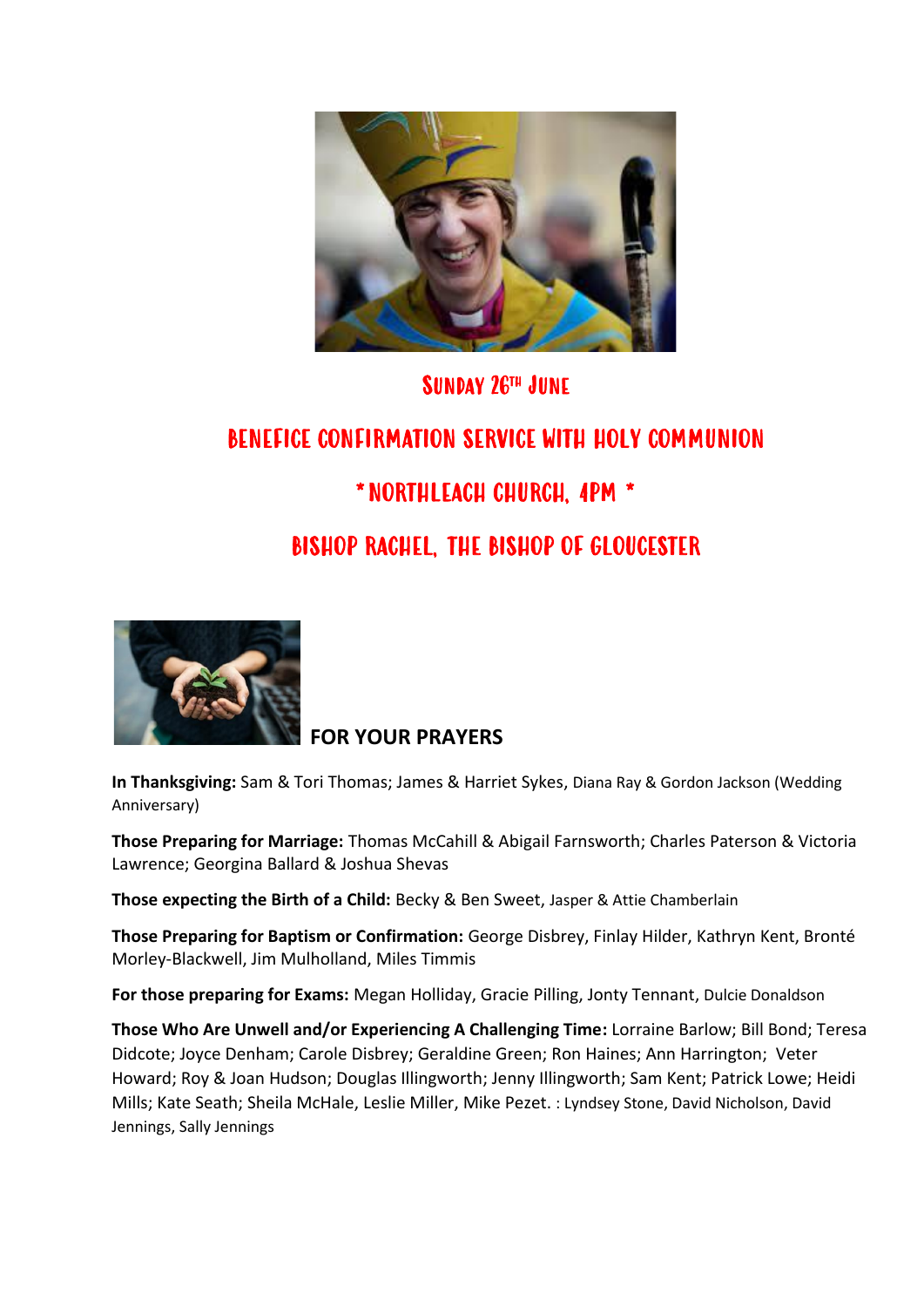**Bible Readings for the week**

#### **Sunday 26th June**

 $\vert \bar{=} \vert$ 

Baptism Service (10:30 am): *2 Kings 2:1-2,6-14; Ps 77; Gal 5:1,13-25; Matthew 3:13-17* Confirmation Service (4pm): *1 John 1; John 1:35-42* 

#### **Sunday 3rd July**

*Hob 2:1-4; Ps 31:1-6; Eph 2:19-end; John 20:24-29*



### **SAVE THE DATE!!!!**

Thursday July 14th - Tuesday July 19th<br>11.00am - 4.00pm; Sunday 12.00pm - 5.00pm

At Northleach Church

## **IMPRESSIONS OF AFRICA**

A RARE EXHIBITION FEATURING SALLY JENNING'S AFRICA PORTFOLIO OF HAND-DYED & EMBROIDERED TEXTILE ART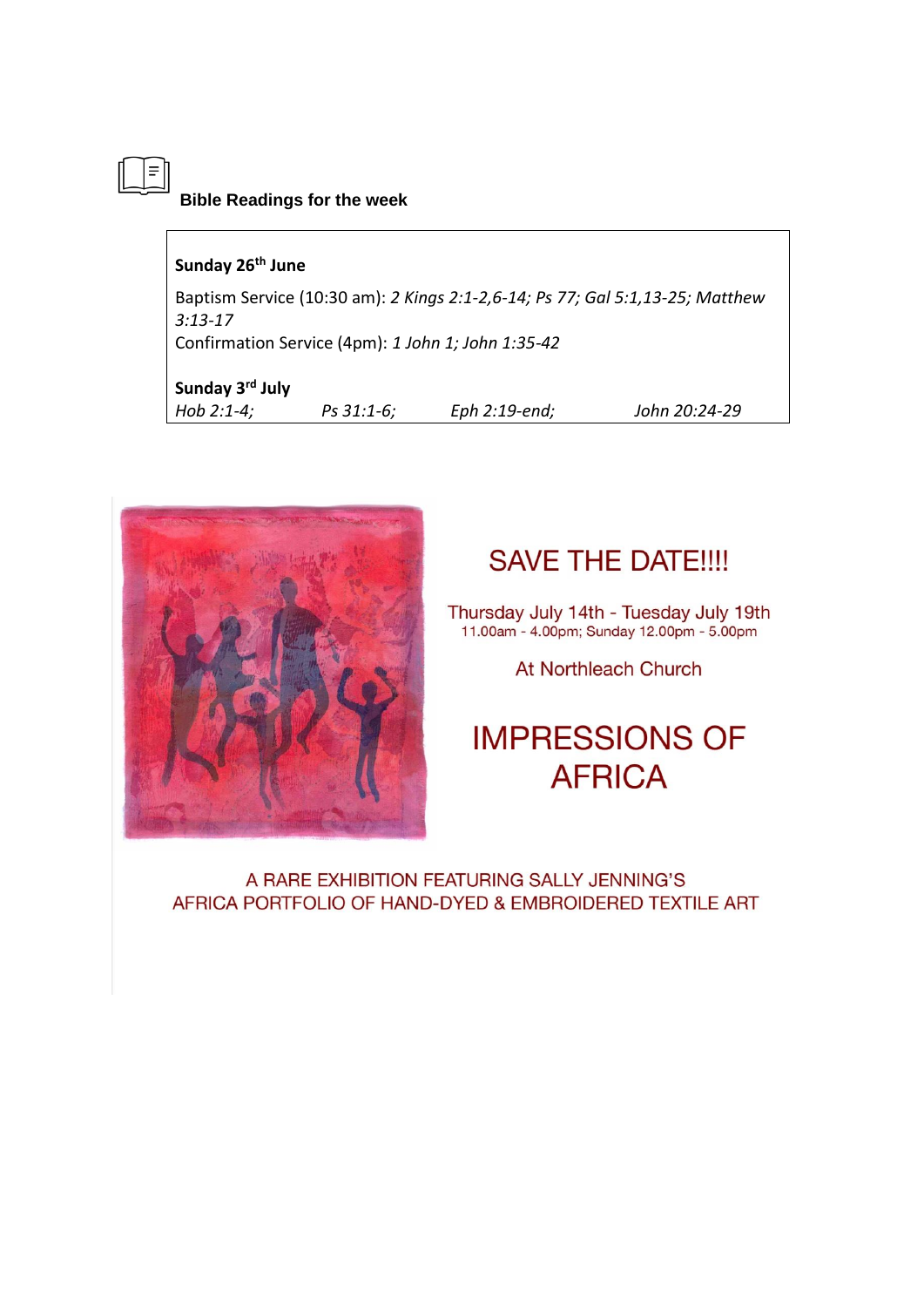

# The Pilgrimage of Saint Kenelm

Saturday 23rd July 10.30am St. Peters Church Winchcombe.

*The Saint Kenelm Pilgrimage Society is proud to be able to bring you the revival of this most ancient of Pilgrimages, at Winchcombe the traditional home of Saint Kenelm and his veneration*

*This yearly event will involve a traditional mass of Saint Kenelm using rubrics last used in a time before the reformation, sprinkling of water from the holy well, healing, a guided walk to the holy well and much more.*

*For further information and to register your attendance,*

*please visit us at: www.saintkenelm.org*